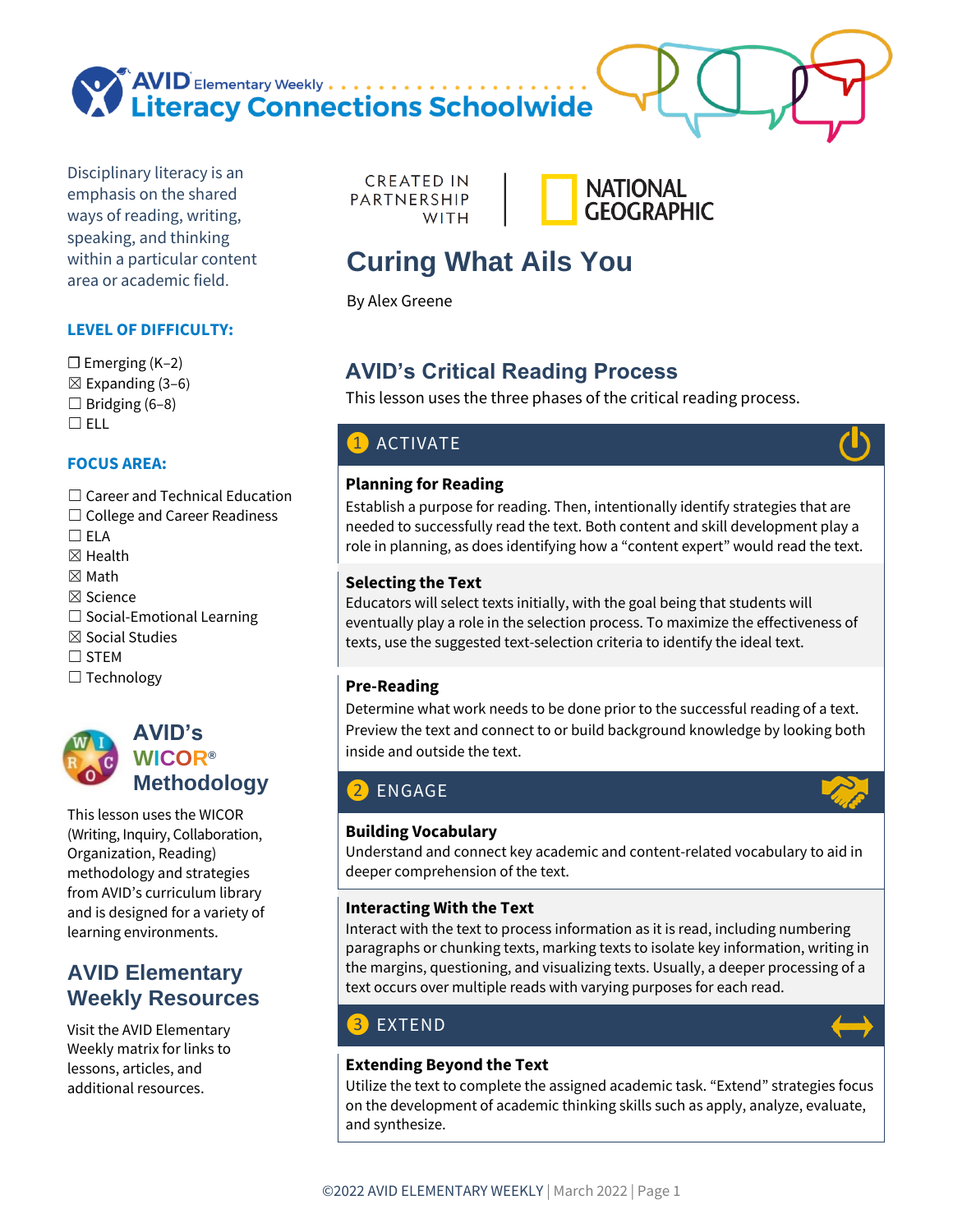# **Academic Task:**

Synthesize "Curing What Ails You," written by Alex Greene, through writing in the margins to create found poetry.

#### **Learning Objectives:**

- Students will use text-based images to prepare for reading the text.
- Students will create a poetic representation of new learning using their notes and text evidence.
- Students will synthesize the text by combining information from multiple concepts.

# **Essential Question:**

Why is the work of ethnobotanist, Alex Greene, valuable to both elephants and humans?

**Focused Note-Taking:** A variety of note-taking formats may be utilized throughout the stages of the critical reading process, including two-column notes. Consider using a fillable template available in the Teacher Resources section of the AVID Elementary Weekly website.

# **Getting Started:**

**Estimated Preparation Time:** 15–20 minutes

**Instructional Time:** 90–120 minutes

#### **Resources Needed:**

- Please see the AVID Elementary Weekly matrix for links to the Student and Educator Resources mentioned here in a variety of formats.
- Visit the Blended Learning Toolkit on the AVID Elementary Weekly Teacher Resources webpage for ideas, tools, and tip sheets supporting learning and collaboration within your blended learning environment.
- The "Curing What Ails You" interactive text from National Geographic, linked below and on the AVID Elementary matrix:
	- o [3rd Grade Interactive Text](https://explorer-mag.nationalgeographic.org/trailblazer_april_2021/curing_what_ails_you)
	- o [4th Grade Interactive Text](https://explorer-mag.nationalgeographic.org/pathfinder_april_2021/curing_what_ails_you)
	- o [5th and 6th Grade Interactive Text](https://explorer-mag.nationalgeographic.org/adventurer_april_2021/curing_what_ails_you)

### ACTIVATE

*Establish a purpose for reading, build background knowledge, and set students up for success.* 

#### **PLANNING FOR READING**

Restate the academic task and identify the strategies that will be needed to successfully engage with the text. Recognize where students are in the gradual release of responsibility; decide whether this activity will be modeled with the entire class, in small groups, or with students working individually; and identify opportunities for blended learning. *See the Teacher Resources page for more information about AVID instructional methodologies and blended learning.*

Think through or have students respond to the following questions and identify how the chosen text fits within the broader context of your instructional unit so students are making connections to their prior knowledge.

- What previously taught content and/or prior knowledge is connected to the new text?
- What technology skills and knowledge will students need to access the text and complete the academic task?

### **SELECTING THE TEXT**

This text meets the following features of an ideal text:

- $\boxtimes$  Rigorous
- $\Box$  Develops key content or academic thinking skills
- $\Box$  Length is appropriate for the purpose
- $\Box$  Format allows for interaction
- $\boxtimes$  Balanced perspective or multiple viewpoints
- $\Box$  Culturally relevant
	- This text builds reading stamina and provides the opportunity for students to reach higher and/or deeper.
	- Engagement with this text fosters inquiry and curiosity.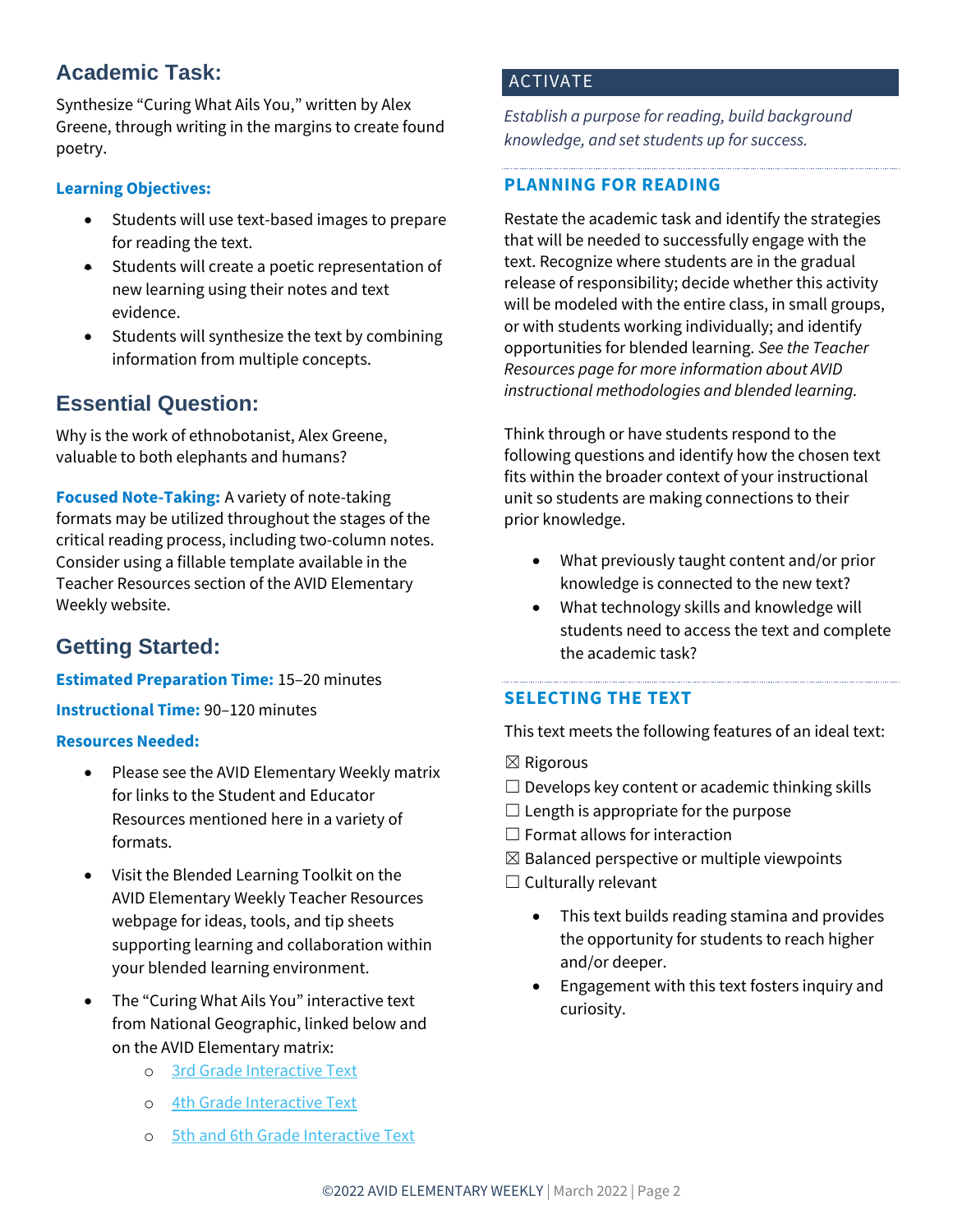#### **PRE-READING**

#### **Focused Note-Taking**

Allow students an opportunity to set up their notes and record the Essential Question before engaging in the learning.

#### **Image Tour**

- 1. Place images from the text or a few images downloaded from the internet in various areas of the room and number each one so they can be easily identified at a later point. Visit the "Making Our Voices Heard" section of the Blended Learning Toolkit to find digital tools for facilitating a virtual Image Tour. For scaffolding, this may be done as a whole-class activity with teacher modeling.
- 2. Have students set up two-column notes with one side labeled "image" and the other side labeled "thoughts."
- 3. Break students into small groups and have each group begin at one of the images around the room.
- 4. For the first round, have students work with their group to study the image, identifying a key term or concept the image represents and recording their thoughts in their notes. Repeat this step until students have recorded their predictions about each of the images displayed in the room.
- 5. For the second round, reveal the name of the key term or concept for each image. Then have students revisit the image with this named key term or concept in mind. Ask them to think about how this key term or concept might relate to the text and record their predictions in their notes. Students will visit each image and repeat this step.
- 6. Debrief by having groups review their notes and share their thoughts about the images.
- 7. Keep the images posted in the room with the accompanying key concepts as students read and interact with the text, referring to the images when appropriate for enhancing student understanding and comprehension.

### ENGAGE

*Build vocabulary and engage in purposeful rereads.* 

#### **BUILDING VOCABULARY**

*Vocabulary development can happen at any point in the reading process.* 

#### • **Academic words:**

- o role (page 4)
- o challenge (page 5)
- o identified (page 5)
- **Content-area words:**
	- o humankind (page 4)
	- o mahout (page 4)
	- o herbal (page 4)
	- o Karen (page 4)
	- o herbarium (page 5)

#### **Word Walls**

- 1. Set up an area in the classroom that is visible to the class with either large alphabetical anchors or a subject-specific display for each topic.
- 2. Visit "Making Thinking Visible" in the Blended Learning Toolkit for ideas and strategies for creating word walls in a blended learning environment.
- 3. In groups, have students write the vocabulary words listed above on folded cardstock or white paper. For scaffolding, this may be completed as a whole class with teacher modeling.
- 4. Students may add picture cues, either from media resources or drawn onto the cards.
- 5. After discussing word meanings, have students write the definition of the word on the inside of the word card.
- 6. Display the words within the designated wall area.
- 7. Point out the words and definitions as a resource during the lesson.
- 8. Revisit the word wall after reading the text, and have students revise their definitions as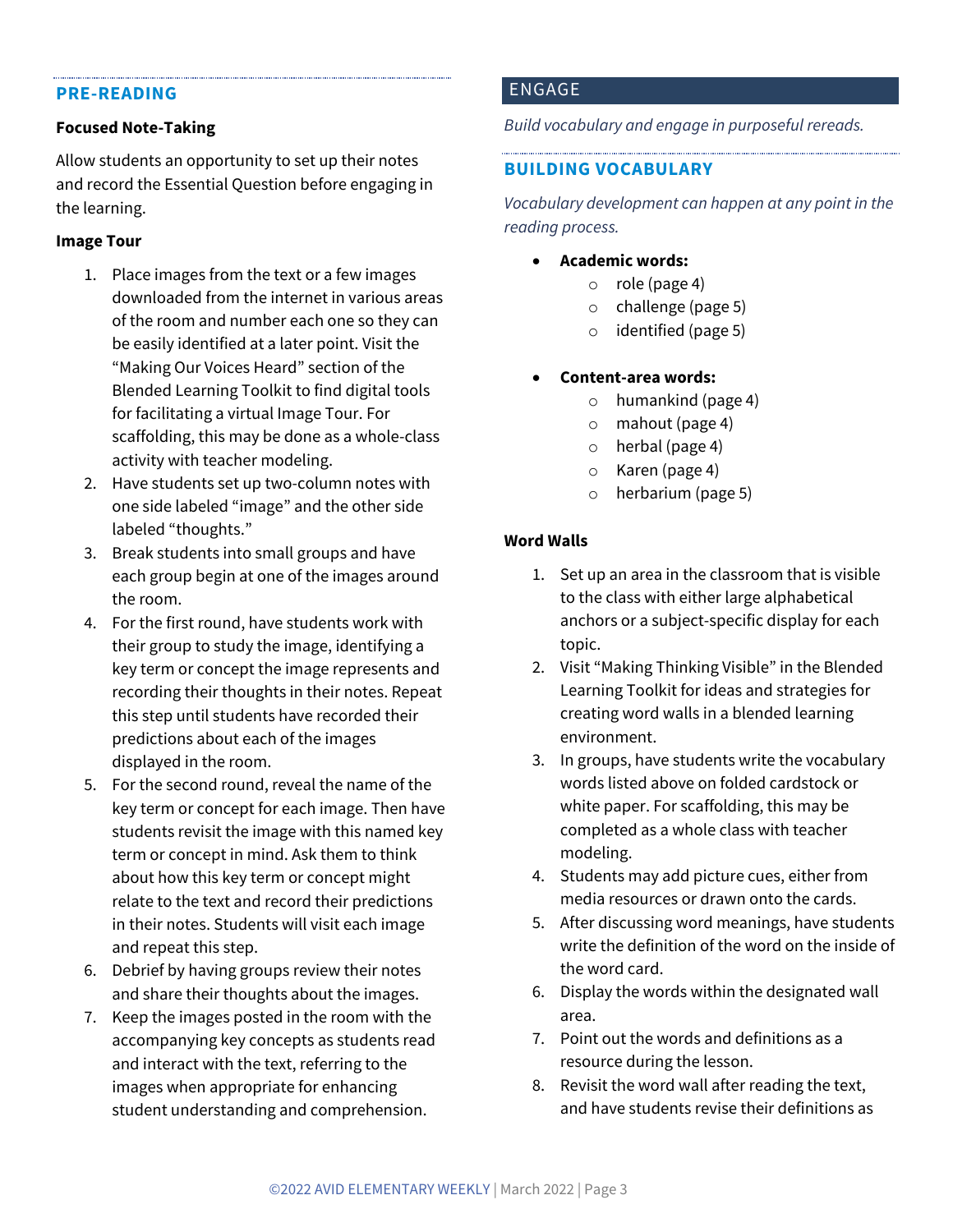needed, adding their new learning to their notes.

9. Encourage and celebrate students who use the vocabulary words when speaking in class discussions.

### **INTERACTING WITH THE TEXT**

*Students process information during this stage. Purposeful rereads are essential for learning.*

#### **First Read: Read for the Gist**

Have students read pages 3–7 of the text "Curing What Ails You" one time through to identify the main idea, or for scaffolding teachers may conduct a Read-Aloud or have students use the audio function in the interactive text. This is a "pencil-down, digital-inkfree" read.

- 1. Pair students up with elbow partners or small groups to discuss what they got from the first read.
- 2. Ask students to capture the main idea that sums up the gist of the text in their notes.
- **3.** If students are struggling to identify the main idea, ask that they identify the 5 W's (who, what, where, when, why) and the H (how). This can be modeled, done with a partner, or done individually.

#### **Second Read: Get Organized**

Review pages 4–7 of the interactive text. As you review each page, ask students to identify key information by adding thoughts, questions, drawings, or new learning to their notes, identifying the page it came from. This can be completed individually or as a whole class with teacher modeling.

#### **Purposeful Reread: Writing in the Margins**

- 1. Visit "Making Thinking Visible" in the Blended Learning Toolkit for ideas and strategies for facilitating this strategy within a blended learning environment.
- 2. Distribute *Student Resource: Writing in the Margins* to students and have them work as individuals or pairs with one of the six "writing in the margins" strategies.
- 3. Have students form groups based on the writing in the margins strategy they selected. Have the groups discuss what they wrote for

each chunk of the text and why. This can also be completed as a whole-group activity with teacher modeling.

- 4. Ask students to summarize the text using a Says, Do, Means Summary:
	- o *The text says \_\_\_\_\_.*
	- o *I can do \_\_\_\_\_\_\_\_ with the information from this text.*
	- o *This means \_\_\_\_\_\_.*
- 5. After engaging in the activity, give students an opportunity to make connections to their learning in their notes.

### EXTEND

*Reading tasks should be directly connected to what students will do with the text after they have read and understand it.*

### **EXTENDING BEYOND THE TEXT**

*This stage uses the text to develop academic thinking skills.*

#### **ACADEMIC THINKING SKILLS:**

- $\Box$  Analyze
- $\square$  Evaluate
- ☒ Synthesize
- $\Box$  Apply

#### **Found Poetry**

- 1. Review *Educator Resource: Sample Found Poems* with students so they have a model or mentor text to use as a guide. For scaffolding, the teacher may model this activity by creating a whole-class found poem with ideas from the students.
- 2. In partners or small groups, asks students to determine a major theme or idea that stands out in the text. Example themes might include biomedicine, herbal medicine, learning from others, learning from animals, or the value of knowledge. They should refer to the texts to find supporting quotations to justify their choices and refer to their notes as a resource.
- 3. Ask students to reread the article and identify key words and phrases that help support this theme or idea. These will be the source words for their found poems. Consider asking